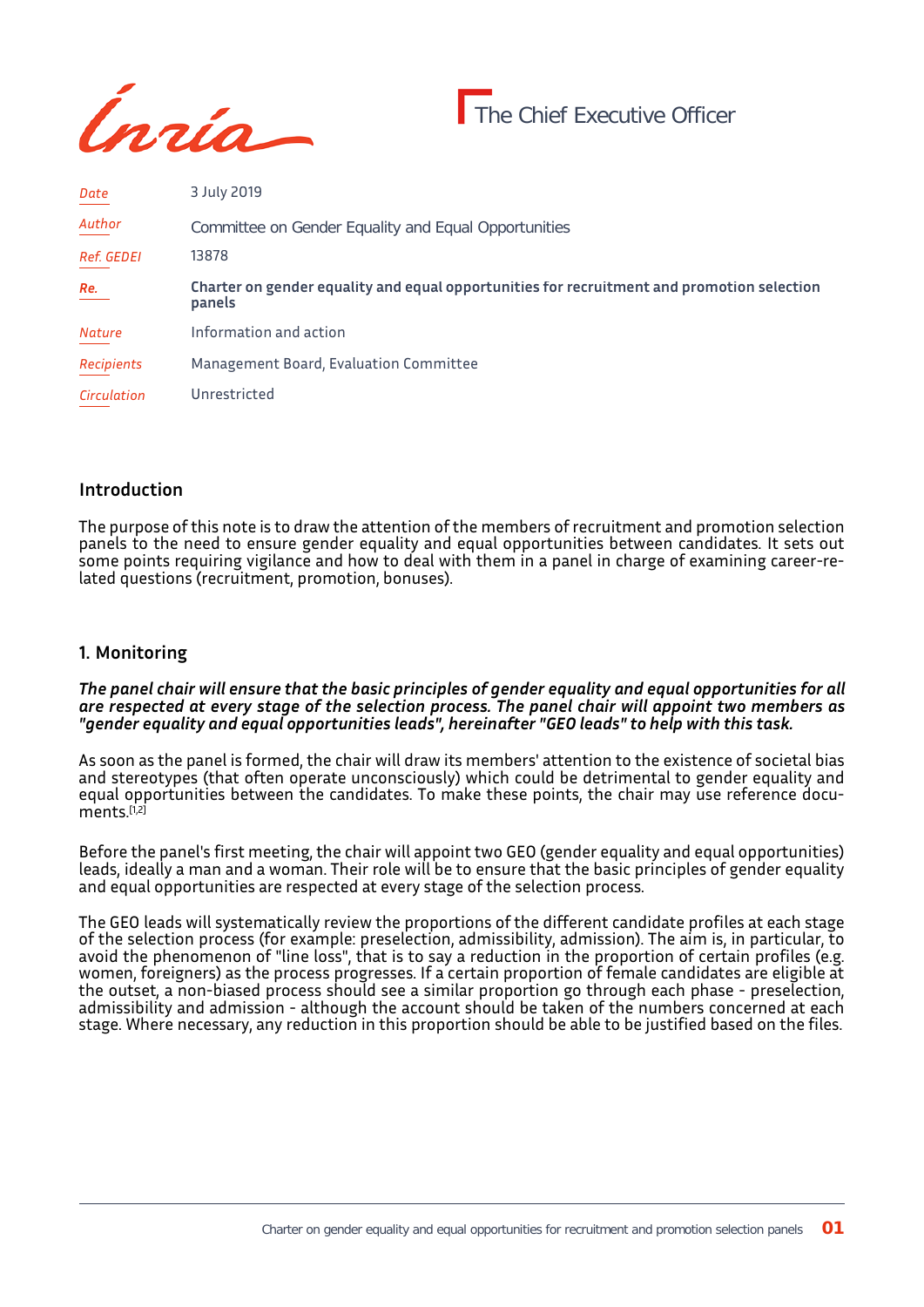Ínría

# **2. Diversity of profiles**

#### *The selection panel will take care to respect, without bias, the diversity of the professional and personal profiles of the candidates selected at the different stages of the selection process.*

The panel will ensure that there is no bias favoring certain profiles deemed to be prestigious on the basis of a restricted number of characteristics ("halo effect"). The panel will also ensure that non-standard applications and backgrounds are considered fairly, taking into account their specific characteristics. Particular attention will be paid to women's and/or atypical applications (studies abroad, career interruptions, non-research positions held before or after the PhD, etc.), which must not be subject to unfavorable bias ("solo effect").

More generally, double standard-type mechanisms must be avoided, ensuring the requirements are equally demanding for every application and that they are assessed on the basis of identical criteria and characteristics. For example, to compare applications fairly, the notion of "length of career in higher education and research since the PhD" will be preferred to the age criterion. Likewise, for foreign candidates, information on their academic background must be provided. Finally, it must not be forgotten that foreign candidates may well be unfamiliar with the French system and practices, and their presentation style may therefore differ substantially from French standards.

The GEO leads will alert the panel whenever they notice bias of this kind in the evaluation of application files.

### **3. Career breaks**

#### *The panel will take account of career breaks apparent in applications, for example for parental leave, health reasons, other personal reasons.*

The panel will take into account that the impact of career interruptions often lasts beyond the actual duration of the break. For example, the ERC considers that each time a mother has a child it puts her 18 months behind in her career, while for a father the delay is only equivalent to the period actually taken off work.

As a general rule, it must be ensured that if career interruptions are mentioned it is to the benefit of the candidate and does not adversely affect their eligibility and legitimacy.

The GEO leads will ensure that such career breaks are mentioned in the written reports and discussed at all the stages of the process (e.g. preselection, admissibility, admission).

## **4. Presentation**

### *The panel will be fair in its consideration of all applications, irrespective of presentation style and candidate profile (gender, age, nationality).*

Applications and oral presentations may be perceived differently according to candidates' profiles. In particular, certain clichés can - consciously or unconsciously - come into play depending on whether the candidate is male or female.[3] For example, an aggressive style, either in writing or speaking can be perceived differently according to gender (ambition for men, arrogance for women). Conversely, an activity can be over or under-evaluated by different candidates (certain people can be more inclined towards self-promotion or more attentive to "counting" all their activities). In addition, non native speakers are objectively at disadvantage in their presentations. Finally, belonging to a minority profile (atypical, under-represented gender, foreigner) can lead to counter-performances, in particular during oral presentations.